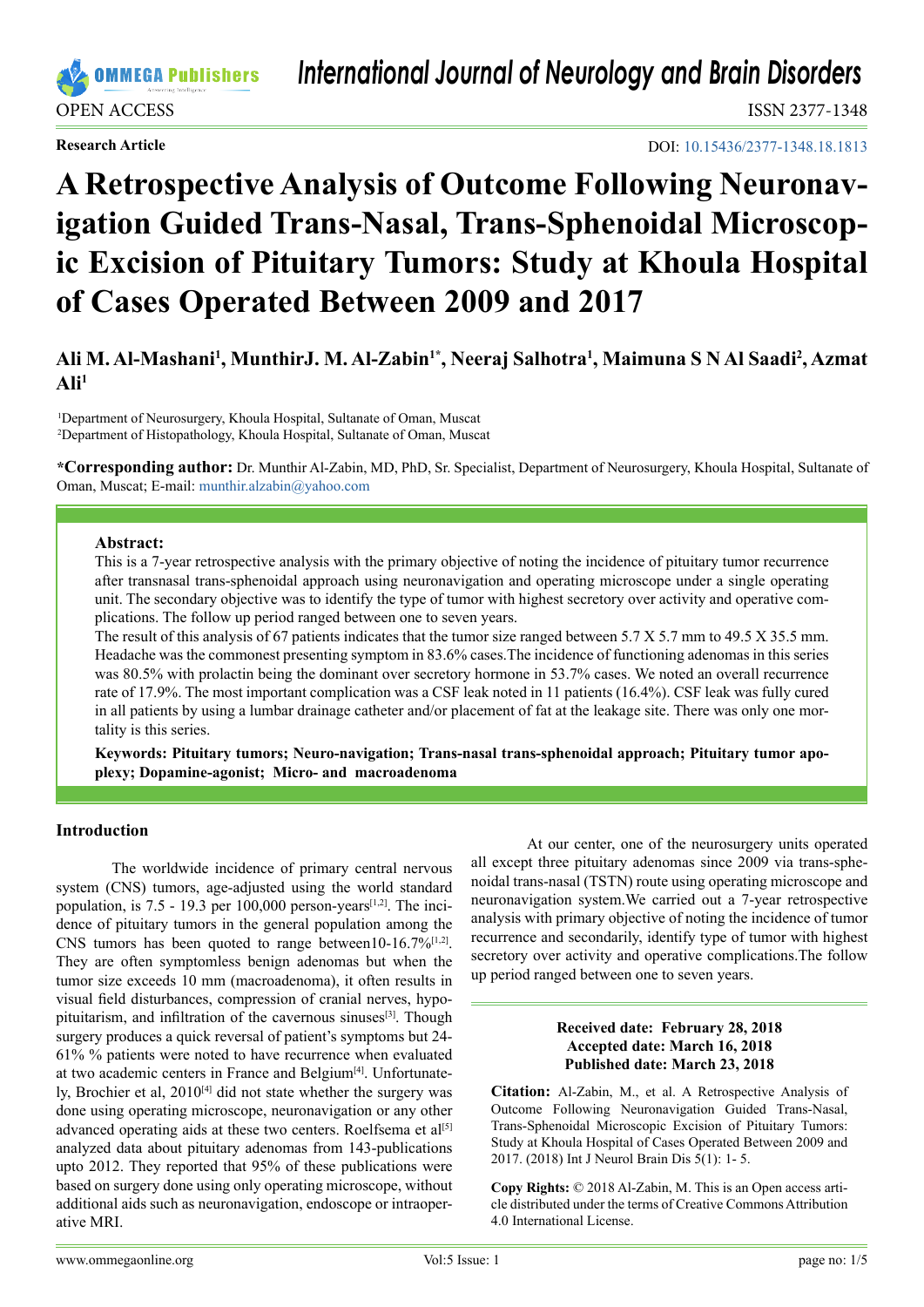**Citation:** Al-Zabin, M., et al. A Retrospective Analysis of Outcome Following Neuronavigation Guided Trans-Nasal, Trans-Sphenoidal Microscopic Excision of Pituitary Tumors: Study at Khoula Hospital of Cases Operated Between 2009 and 2017. (2018) Int J Neurol Brain Dis 5(1): 1- 5.

# **Material and Methods**

After obtaining permission from Ethical Issues Committee to publish the hospital data, we could retrieve data of 67 consecutive patients who underwent surgery for sellar / intrasellar space occupying lesions (SOL) under a single neurosurgical unit between 2009 and 2017. Operative technique included Neuronavigation guided Neuro-Microscopy and the approach was TSTN for 85 operations in 67 patients; however, 2 operations for recurrence tumors were done by usual craniotomy for pituitary adenomas.

All patients had undergone exhaustive clinical examination and imaging workup prior to surgery including a thorough pre-anesthetic assessment. Patients were explained the advantages and possible complications of the procedure before obtaining written consent.

Intraoperatively, patients were positioned supine with the head held in a 3-pin frame (Mayfield fixation). A slight head elevation and tilting was maintained throughout the operative procedure. Neuronavigation via Brain LABTm (Vector Vision, Germany) was used in all patients.

There were 26 males and 41 females. The mean age was 41.89 yr (range, 17–75 yr). There were 59 pituitary adenomas, 2 craniopharyngiomas, 1 empty sella, 1 mucocele, 1 Rathke's cleft cyst and 3 others (meningioma, glioma, hyperplasia). Pre-operative imaging included MR majority of the cases.

Many of these patients were managed preoperatively with medications prescribed usually by neuro-endocrinologist from the National Centre for Diabetes and Endocrinology.

There were 4 patients where CT scan was the only available imaging. In addition to providing confirmation that a trans-sphenoidal approach was appropriate, the coronal images (MRI or CT) were used to define the position and characteristics of the sphenoid septum, an essential landmark in establishing the position of the midline pre-operatively. Cefuroxime (1.5 g) was administered routinely with induction, together with hydrocortisone (200 mg). Once positioned on the operating table, the anterior nasal mucosa of right nostril was packed with local diluted adrenaline (1:200,000). The face was prepared using aqueous betadine solution / spirit solution, and the right thigh was prepared, in expectation should a fat graft be required.

Surgery was undertaken via the right nostril in all cases using the operating microscope and with guidance of neuronavigation. The sphenoid sinus was approached via a direct transnasal approach. Further access to the sphenoid sinus was obtained via the aditus located high up to the right of the midline. Exposure was then facilitated using pituitary rongeurs or, particularly when the bone was hyperostotic, a small hammer and chisel. After gaining access to the sphenoid sinus, its mucosa was stripped and sent for histopathology and the sella floor opened.

At the conclusion of the procedure, a Valsalva maneuver was performed in all cases. If cerebrospinal fluid (CSF) leakage was evident, then a fat graft was used to seal the sella floor supplemented with tissue glue. In such cases, adjunctive spinal drainage was used for 3 - 5 days postoperatively. Prior to closure, hemostasis was established within the pituitary fossa, often by packing and gentle irrigation with normal saline.

After removing the retractor from the right nostril, a Killian's retractor was passed into the left side to reposition the septum. Merocel packs were used. Antibiotic prophylaxis was given to all cases for 3 days post-operatively by administering cefuroxime (750 mg) intravenously every 8 hours.

In all cases, the nasal packs were removed on the second post-operative day.

The patient's management used a well-established post-operative protocol for administration of hydrocortisone, and assessment of endogenous cortisol.

All patients remained in hospital for 5–6 days after surgery. The first routine neurosurgical and neuroendocrine clinic follow-up appointment occurred within 4–8 weeks of surgery. The patients were subsequently followed up in the clinic for clinical follow up and imaging where necessary.

## **Results**

In this series, the predominant symptoms of the patients were headache (83.6%) followed by visual disturbances (41.8%). Cushingoid features were noted in 14.9% of the patients. Menstrual disturbances in was noted in 13.4% of the cases (Table 1). The correlation of the improvement of the preoperative symptoms, compared with the postoperative symptoms of the patients was statistically significant: Pearson correlation 0.904, P-value =  $0.005$ .

**Table 1:** Diagnosis and symptoms of the patients

| Diagnosis                                                   | Symptoms                       |
|-------------------------------------------------------------|--------------------------------|
| Number of patients $(%)$                                    | Number of patients $(%)$       |
| Microadenoma 11 (16.4)                                      | Headache 56 (83.6)             |
| Macroadenoma 48 (71.6)                                      | Visual disturbance 28 (41.8)   |
| Craniopharyngioma 2 (2.9)                                   | Cushing's 10 (14.9)            |
| Empty sella $1(1.5)$                                        | Menstrual disturbance 9 (13.4) |
| Mucocele $1(1.5)$                                           | Hypertension $5(7.5)$          |
| Rathke's cleft cyst 1 (1.5)                                 | Loss of libido $4(6.0)$        |
| Miscellaneous 3 (4.6)-Meningio-<br>ma, Glioma, Hyperplasia) | Dyslipidemia 3 (4.5)           |
|                                                             | Lactorrhea $3(4.5)$            |
|                                                             | Psychotic problems 1 (1.5)     |
|                                                             | Nausea 1 (1.5)                 |
|                                                             | Tinnitus $1(1.5)$              |
|                                                             | Large breast $1(1.5)$          |
|                                                             | Facial palsy 1 (1.5)           |
|                                                             | Proptosis $1(1.5)$             |
|                                                             | Bitemporal hemianopia 1 (1.5)  |

The preoperative diagnostic tool used in this series was noted to be either CT scan (4.4%) or MRI (66.1%). However a mix of both CT and MRI were used in 37.4% of patients.

Laboratory findings established that there were 45 patients (67.2%) who had secretory tumors. Of these, some patients had more than one hormone secretion. The commonest over-secretory hormone was prolactin reported in 36 patients (53.7%) followed by leutinizing hormone in 8 patients (13.4%). One male patient with infertility had increased level of Prolactin and extremely increased level of FSH and a very low level of Testosterone. Of these patients, hormonal levels in serum were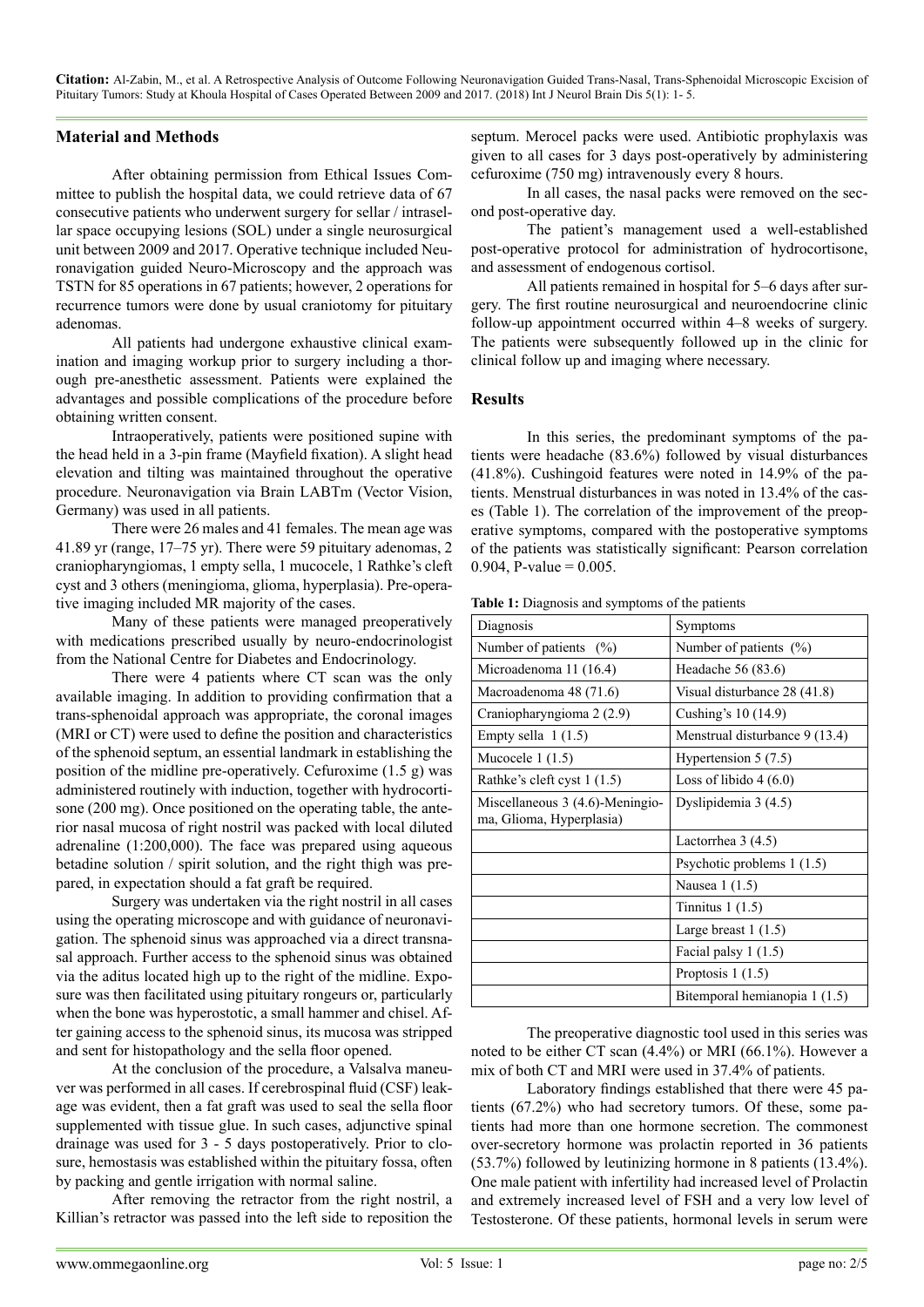

normalized or improved in majority of the patients (Table 2).

## **Discussion**

**Table 2**: Incidence of tumor recurrence and endocrine status of patients in the pre- and postoperative period

| Tu-<br>Recurrence<br>mors $(\% )$                                                     | Endocrine laborato-<br>ry findings (Pre-Op)<br>Number of patients<br>$(\%)$  | Endocrine<br>Laborato-<br>ry findings (Post-op)<br>Number of patients (%)                                                                     |
|---------------------------------------------------------------------------------------|------------------------------------------------------------------------------|-----------------------------------------------------------------------------------------------------------------------------------------------|
| Secreting Tumors:<br>Prolactinomas:<br>-5<br>$(7.5\%)$<br>LH adenomas: 1<br>$(1.5\%)$ | Increased Prolactin<br>level,<br>Prolactinomas:<br>36<br>$(53.7\%)$          | Prolactinomas:<br>Improved, Hormone<br>WNL 26 (77.0%).<br>Improved, Hormone<br>still high 6 (20.0%).<br>No hormonal improve-<br>ment: $1(3%)$ |
| Non secreting tu-<br>mors: $6(8.9\%)$                                                 | Increased Luteiniz-<br>inghormone LH-ade-<br>nomas: 9 (13.5%)                | LH adenomas:<br>Improved, Hormone<br>WNL 5 (55.0%).<br>Improved, Hormone<br>still high 3 (32.5%)<br>No hormonal improve-<br>ment $1(12.5%)$   |
|                                                                                       | Acromegaly;<br>In-<br>creased Growth hor-<br>mone, GH-adenomas<br>$6(8.9\%)$ | Acromegaly (GH ad-<br>enomas) Improved,<br>WNL 3 (43%).<br>Im-<br>proved, Hormone<br>still<br>high 4 (57%)                                    |
|                                                                                       | Increased level of<br>FSH1 (1.5)                                             |                                                                                                                                               |
|                                                                                       | Normal level of Pro-<br>lactin 25 (37.3%)                                    |                                                                                                                                               |

LH: Leutinizing hormone, GH: Growth hormone, FSH: Follicle stimulating hormone, WNL: Within normal limits, Pre-op: preoperatively, Post-op: postoperatively, %: percentage.

A Complete tumor excision could be achieved in 50 patients (74.6%) with no relapse. In 5 patients (7.4%), tumor could be partially excised due to large size and/ or poor accessibility. In 12 patients (17.9%) who had complete initial excision, recurrence occurred after variable time period ranging from  $1 - 7$ years. All underwent successful revised excision.

In addition, the correlation of the rate of the recurrent tumors operatedvia the TNTS approach was statistically significant as well: Pearson correlation  $0.827$ , P-value =  $0.022$ .

Two patients (3.0%) required postoperative radiation. Both of these patients were cases of prolactinoma and there was a significant clinical improvement after radiation treatment.

Histopathology examination of the excised tissue reported predominantly pituitary adenoma in 59 cases (88.1%). There was one patient with empty sella syndrome (Table 1).

Rhinorrhea/CSF leakages were noted in 13 patients (19.4%). All of these patients responded to lumbar drainage for a variable period of 3-5 days. However, a dual strategy of lumbar drain combined with placement of fat at the leakage site was successfully adopted in 5 patients. 8 patients (11.9%) developed diabetes insipidus and polyuria. They responded to desmopressin. There was only 1 (1.5%) death in this series.

There are two operative techniques for the resection of pituitary tumors. TSTN resection is the operative technique of choice; craniotomy being reserved for extra-sellar tumors only $[6]$ . Surgical treatment is usually the first-line of treatment in pituitary adenomas — except for prolactinomas. In patients of prolactinomas, dopamine agonists are recommended as the preferred choice<sup>[\[6,7\]](#page-4-3)</sup>.

In the present series also, 13 of the 36 patients of prolactinomas (36.1%) had received either Bromocriptin or Cabergolinor Parlodelas the initial management strategy. In addition two patients each had received Thyroxine, Hydrocortisone and Testosterone. The advantage offered by surgical excision is the quick relief in sign and symptoms of the disease as well as prevention in the adverse effect of excessive hormone secretion on the target organs.

Last 5-7 years have seen emergence of stereotactic and fractional radiosurgery such as Gamma Knife or Cyber Knife as interventional treatment optionsfor single or combined management before or after surgical intervention[\[8\].](#page-4-4) However, results of large series with this treatment option and their follow-up are still awaited.

The incidence of secretory tumors in this series was 67.2%. Of these, 53.7% were noted to be actively secreting prolactin followed by growth hormone. This is in accordance to literature that reports 65% pituitary adenomasto be secreting an active hormone with  $48\%$  being prolactin<sup>[1]</sup>.

Preoperative CT or MRI showed tumor size ranging between 5.7 X 5.7 mm to 49.5 X 35.5 mm in this series. Some of our tumor sizes were much bigger than that reported in other studies<sup>[4]</sup>. This could be due to late reporting to Hospital by patients largely out of ignorance.

The incidence of recurrence in this series was noted to be 17.9% (12 patients). 10 of thesepatients were re-operated successfully via TSTN route. However, 2 patients underwent craniotomy to excise their recurrence. The recurrence incidence of 17.9% in this series was significantly less than that reported from a study conducted in France and Belgium with a recurrence range of 24-61%[\[4\].](#page-4-1) This could be attributed to the routine use of neuronavigation and operating microscope by our operating unit.Our results are closer to the 15.04% recurrence reported by Roelfsema, Biermasz & Pereira in 2012<sup>[5]</sup>. Like in earlier studies<sup>[5,9]</sup>, the present series also noted a higher incidence of recurrence in patients with prolactinomas.

Of the recurrent tumors, 11 belonged to the invasive grade IV and asymmetrical (subtype D: 7; subtype E: 4) One single case of grade IV was symmetrical (subtype B). (See Figure 1 below). In these cases, the TNTS did not approach these tumors ideally.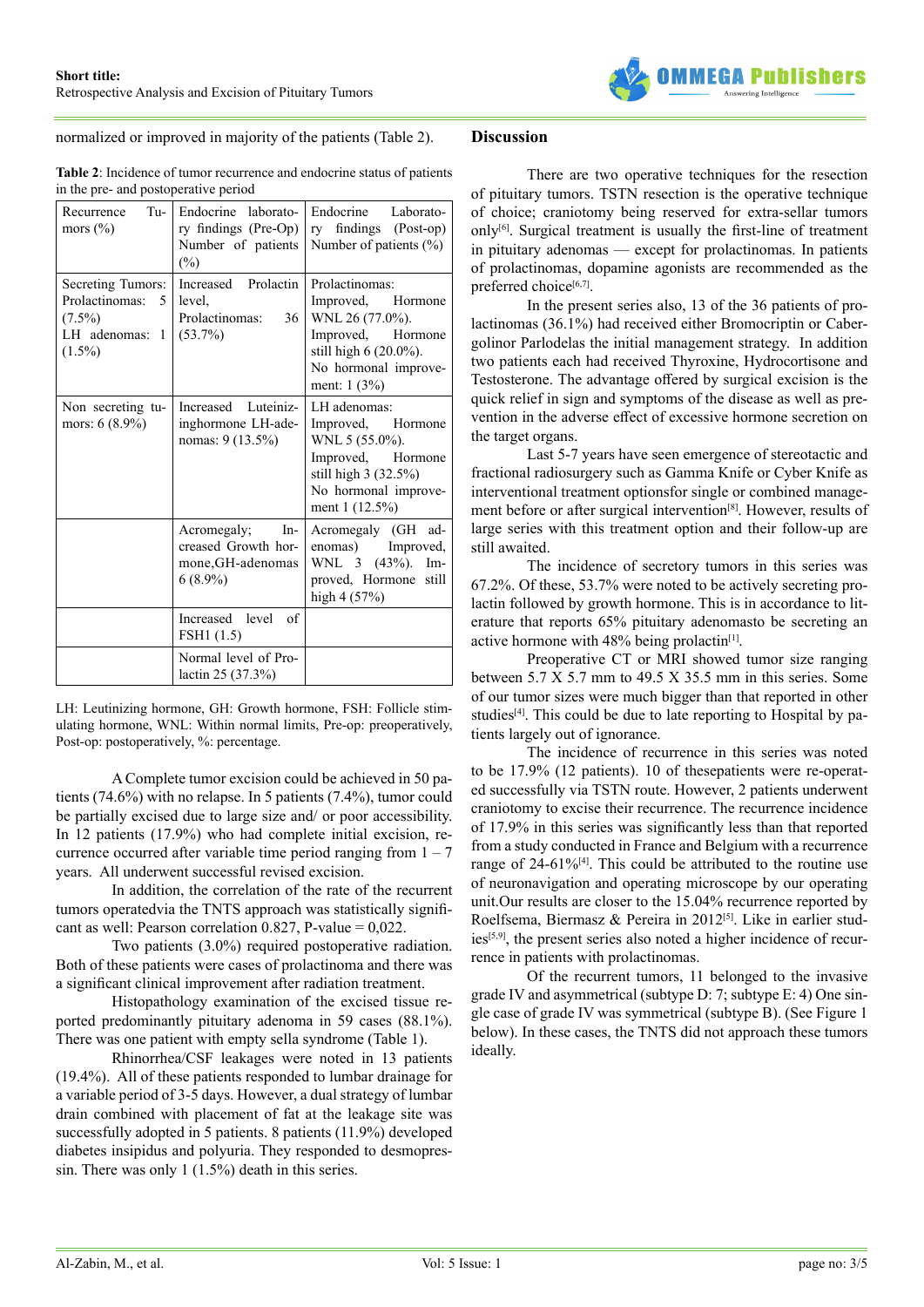**Citation:** Al-Zabin, M., et al. A Retrospective Analysis of Outcome Following Neuronavigation Guided Trans-Nasal, Trans-Sphenoidal Microscopic Excision of Pituitary Tumors: Study at Khoula Hospital of Cases Operated Between 2009 and 2017. (2018) Int J Neurol Brain Dis 5(1): 1- 5.

**Figure 1: Hardy's classification of pituitary adenomas. Grades I and II are enclosed within the sella. Grades III and IV are invasive. Extrasellar classifications A, B, and C are increasing amounts of direct suprasellar adenomas. D is asymmetric extension, and E is lateral extension into the cavernous sinus. (Adapted from Hardy J, Somma M. 1979).**

| Sella Turcica<br>radiological classification |              | <b>Extrasellar extensions</b><br>Parasellar<br>Suprasellar |   |   |              |
|----------------------------------------------|--------------|------------------------------------------------------------|---|---|--------------|
| Grade 0<br>(normal)                          | $\mathbf{A}$ | B                                                          | C | D | ε            |
| Grade I                                      |              |                                                            |   |   |              |
| Grade II                                     |              |                                                            |   |   |              |
| Grade III                                    |              | w.                                                         |   |   |              |
| Grade IV                                     |              | Symmetrical                                                |   |   | Asymmetrical |

In the present series, we noted that all patients were operated using neuronavigation and operating microscope with a complete improvement in patient's signs and symptoms in 68.9% after the first operation. (Tables 3 and 4).

**Table 3:** Clinical improvement of the symptoms of patients as relationship / comparison between the pre- and postoperative period

| Preoperatively                 | Preoperatively                |
|--------------------------------|-------------------------------|
| (Number of patients, $(\%)$ )  | (Number of patients, $(\%)$ ) |
| Headache 56 (83.6)             | 12(17.0)                      |
| Visual disturbance 28 (41.8)   | 11(16.4)                      |
| Cushing's 10 (14.9)            | (8.9)<br>6                    |
| Menstrual disturbance 9 (13.4) | 5<br>(7.4)                    |
| Hypertension $5(7.5)$          | 3<br>(4.4)                    |
| Loss of libido $4(6.0)$        | (3)<br>2                      |
| Dyslipidemia 3 (4.5)           | (3)<br>2                      |
| Lactorrhea $3(4.5)$            | 1<br>(1.5)                    |
| Psychotic problems 1 (1.5)     | $\theta$                      |
| Nausea 1 (1.5)                 | $\theta$                      |
| Tinnitus $1(1.5)$              | $\Omega$                      |
| Large breast $1(1.5)$          | 1<br>(1.5)                    |
| Facial palsy $1(1.5)$          | (1.5)<br>1                    |
| Proptosis $1(1.5)$             | (1.5)<br>1                    |
| Bitemporal hemianopia 1 (1.5)  | $\theta$                      |

**Table 4:** Endocrine medication of the patientsin the pre- and postoperative period

| Preoperatively |     | Preoperatively |
|----------------|-----|----------------|
| Bromocriptin   | .6) |                |
| Cabergolin     |     |                |
| Parlodel (2)   |     |                |

However, 16 patients (23.9%) had to undergo a revision surgery for complete relief of their symptoms. There were only 4 patients (5.9%) who showed no improvement in their symptoms. Intraoperative MRI facility does not exist at our center. However, it may be noted that intraoperative MRI scans may be useful in some patients but are not generally recommended $[10,11]$ .

Pituitary tumors are reported to occur more frequently in women than in men, particularly between the second and third decades of life, when the ratio is estimated to be 10:1. After the fifth decade of life, the frequency of prolactinomas is similar in

both sexes<sup>[\[12\]](#page-4-6)</sup>. In this series, the overall incidence of female to male ratio was 43:24 establishing a female preponderance. However, others have reported an identical incidence in either sex<sup>[1]</sup>.

The single death is this series was a patient with high level of growth hormone, but low level of testosterone with headache, behavioral changes and acromegaly. He was noted to be in poor general condition. The patient suffered middle cerebral artery spasm that could not be relieved. After 3 days the patient deteriorated and underwent craniectomy. He continued to deteriorate and died 3 days later.

An interesting finding in this retrospective analysis has been a relatively high incidence of pituitary tumor apoplexy in 17 patients (25.4%) as seen by preoperative CT and or MRI. This constitutes a medical emergency due to acute infarction or hemorrhage in the pituitary gland. In majority of patients it happens without any predisposing factors<sup>[13]</sup>. Some known predisposing factors include therapy with Bromocriptine and Cabergoline<sup>[14]</sup>.

Trans-sphenoidal excision is the procedure of choice in patients with apoplexy especially those with bleeding pituitary adenomas<sup>[\[13\]](#page-4-7)</sup>.

# **Conclusions**

The incidence of functioning pituitary adenomas was 67.2% with an overall recurrence rate of 17.9%, whereas the tumors belonged to the invasive and mostly the asymmetrical tumor subtypes retrospectively.

This retrospective analysis indicates that headache was, among other symptoms, the commonest presenting symptom (83.6%) in this study. These symptoms have improved significantly after surgery.

A significant rate of clinical improvement of the patients was recorded after the first surgical intervention.

The most important complication was a CSF leak (19.4%), which was fully cured in all patients by using a lumbar drainage catheter and / or placement of fat at the leakage site.

## **References**

<span id="page-3-0"></span>1. Greenberg, M.S. Pituitary tumors-general information and classification In Handbook of neurosurgery. 8th Ed. (2016) Thieme Medical Publishers, Inc: New York 719-729.

PubMed│CrossRef│[Others](mailto:https://www.scribd.com/document/336584326/Handbook-of-NS-Greenberg-8thEd-All?subject=)

2. Ezzat, S., Asa, S.L., Couldwell, W.T., et al. The prevalence of